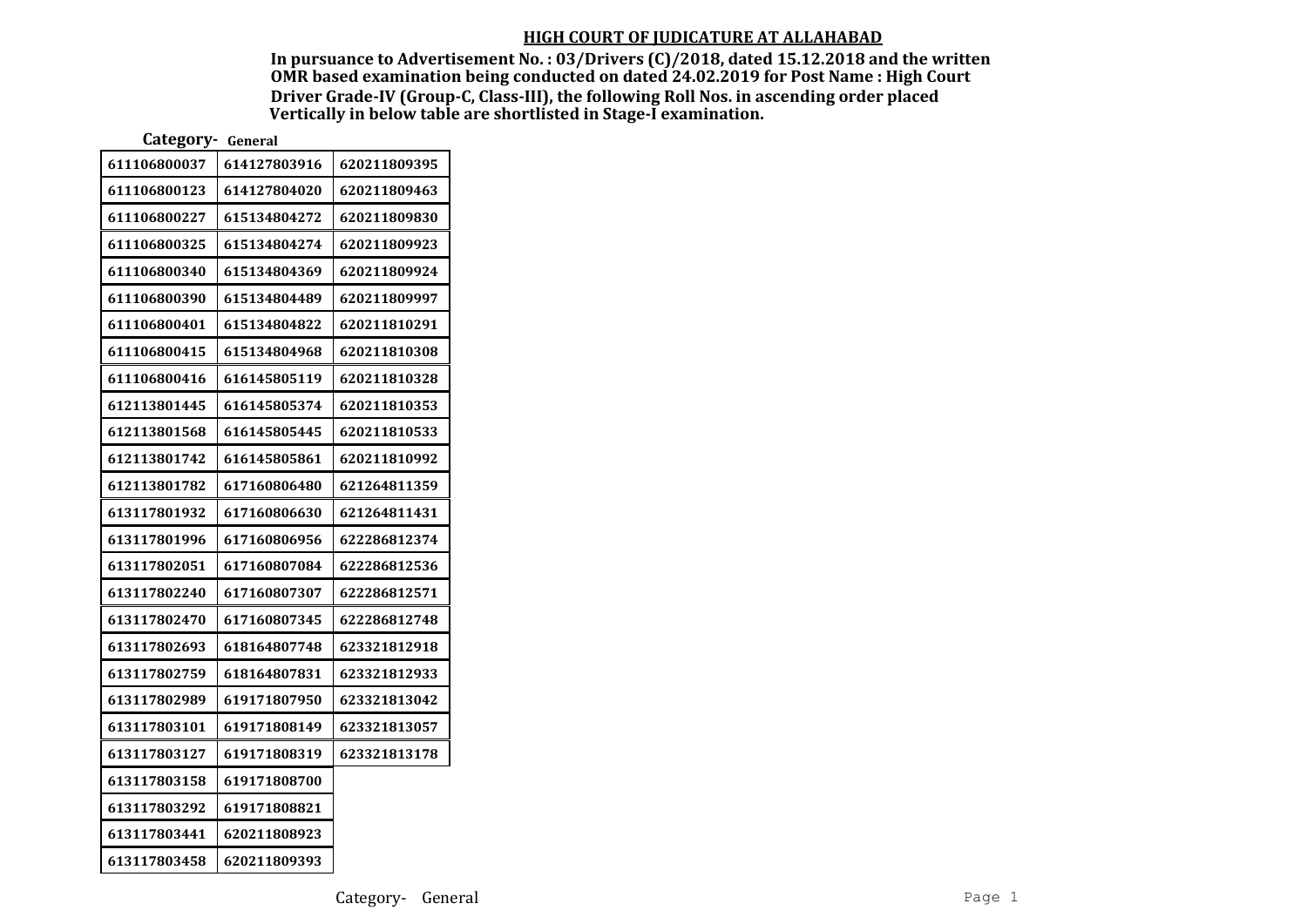In pursuance to Advertisement No. : 03/Drivers (C)/2018, dated 15.12.2018 and the written OMR based examination being conducted on dated 24.02.2019 for Post Name : High Court Driver Grade-IV (Group-C, Class-III), the following Roll Nos. in ascending order placed Vertically in below table are shortlisted in Stage-I examination.

Category- Other Backward Classes

| 611106800051 | 620211809862 |
|--------------|--------------|
| 611106800380 | 620211810307 |
| 611106800395 | 620211810313 |
| 611107800542 | 620211810438 |
| 611107800740 | 620211810763 |
| 611107800864 | 620211810783 |
| 611107800919 | 621264811063 |
| 612113801042 | 621264811426 |
| 612113801112 | 621264811697 |
| 612113801176 | 622286812165 |
| 612113801435 | 622286812485 |
| 613117801881 | 622286812632 |
| 613117803316 | 623321812967 |
| 614127803635 | 623321813166 |
| 614127803722 |              |
| 614127803909 |              |
| 614127804022 |              |
| 615134804886 |              |
| 616145805198 |              |
| 616145805199 |              |
| 616145805420 |              |
| 617160806305 |              |
| 618164807525 |              |
| 619171807896 |              |
| 619171808252 |              |
| 619171808665 |              |
| 620211809214 |              |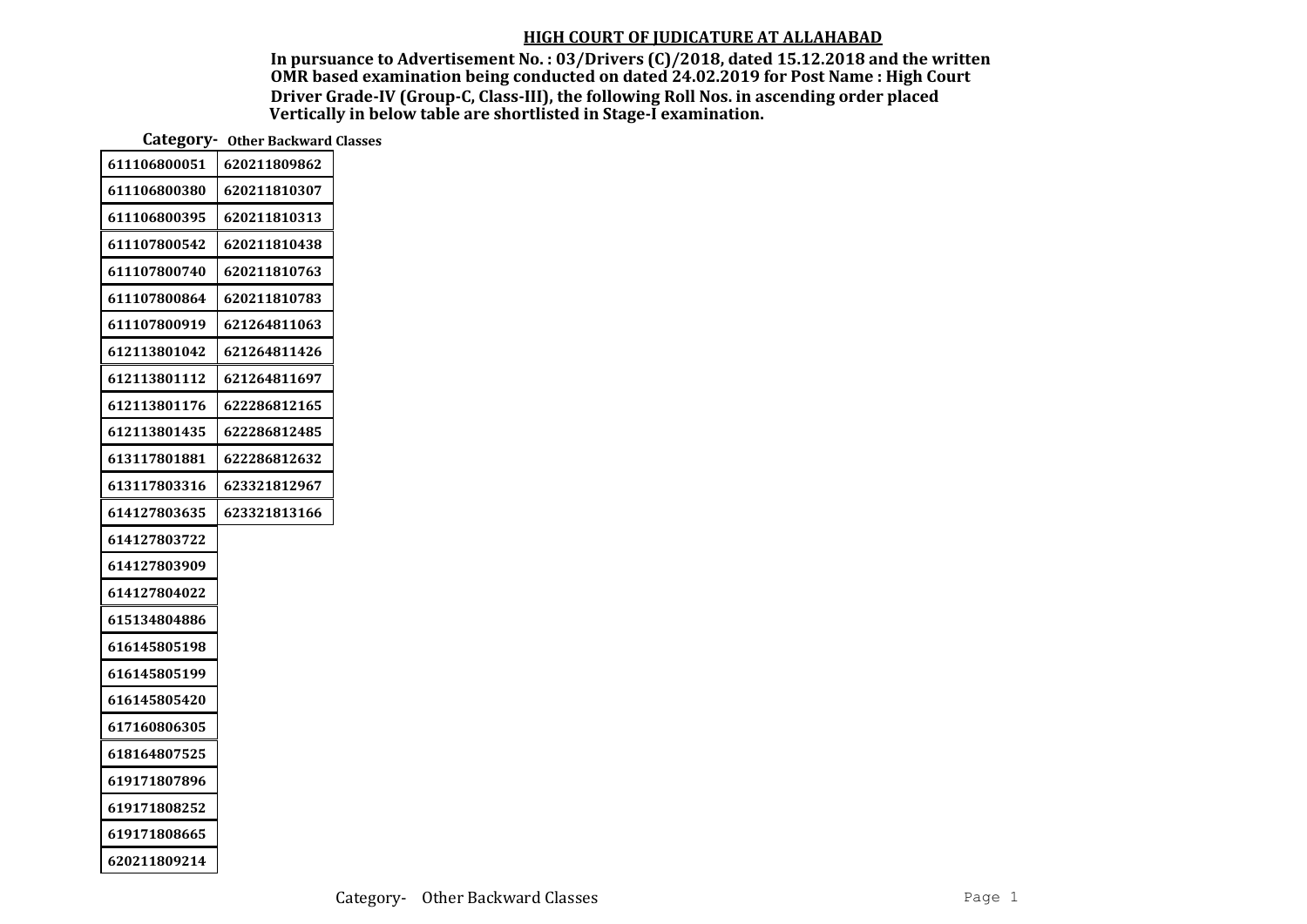In pursuance to Advertisement No. : 03/Drivers (C)/2018, dated 15.12.2018 and the written OMR based examination being conducted on dated 24.02.2019 for Post Name : High Court Driver Grade-IV (Group-C, Class-III), the following Roll Nos. in ascending order placed Vertically in below table are shortlisted in Stage-I examination.

|              | Category - Scheduled Caste |
|--------------|----------------------------|
| 611106800322 | 620211809575               |
| 612113801147 | 620211810138               |
| 613117802032 | 620211810191               |
| 613117803055 | 620211810397               |
| 613117803453 | 620211810805               |
| 614127803577 | 621264811498               |
| 614127803775 | 621264811546               |
| 614127803913 | 621264811584               |
| 615134804384 |                            |
| 615134804444 |                            |
| 615134804470 |                            |
| 615134804587 |                            |
| 615134804593 |                            |
| 616145805364 |                            |
| 616145805478 |                            |
| 616145805621 |                            |
| 617160806672 |                            |
| 617160806864 |                            |
| 617160807362 |                            |
| 618164807458 |                            |
| 618164807467 |                            |
| 618164807468 |                            |
| 619171807856 |                            |
| 619171808230 |                            |
| 619171808556 |                            |
| 620211809116 |                            |
| 620211809259 |                            |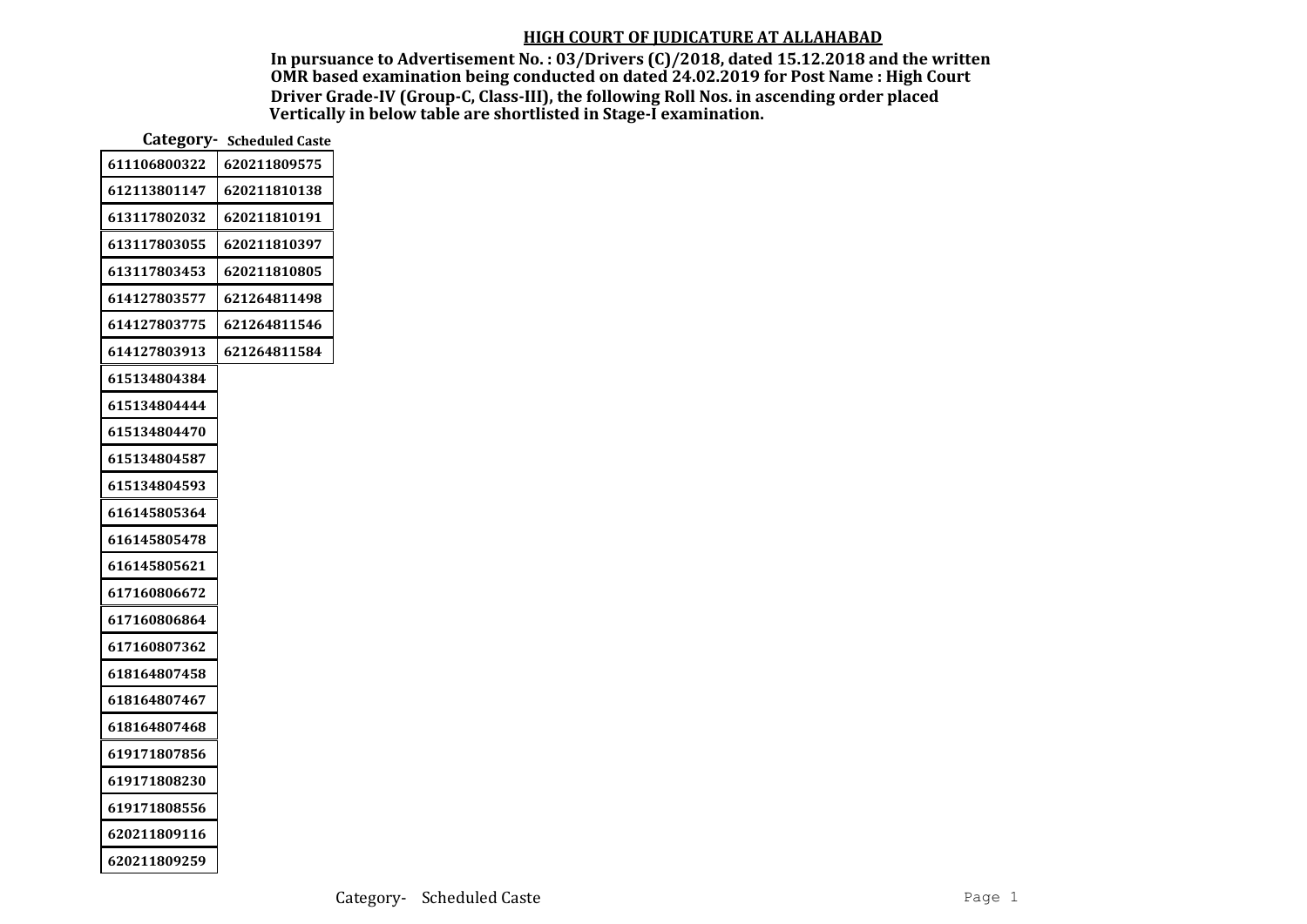In pursuance to Advertisement No. : 03/Drivers (C)/2018, dated 15.12.2018 and the written OMR based examination being conducted on dated 24.02.2019 for Post Name : High Court Driver Grade-IV (Group-C, Class-III), the following Roll Nos. in ascending order placed Vertically in below table are shortlisted in Stage-I examination.

Category- Women

| 616145806063 |
|--------------|
| 619171807866 |
| 619171808137 |
| 619171808479 |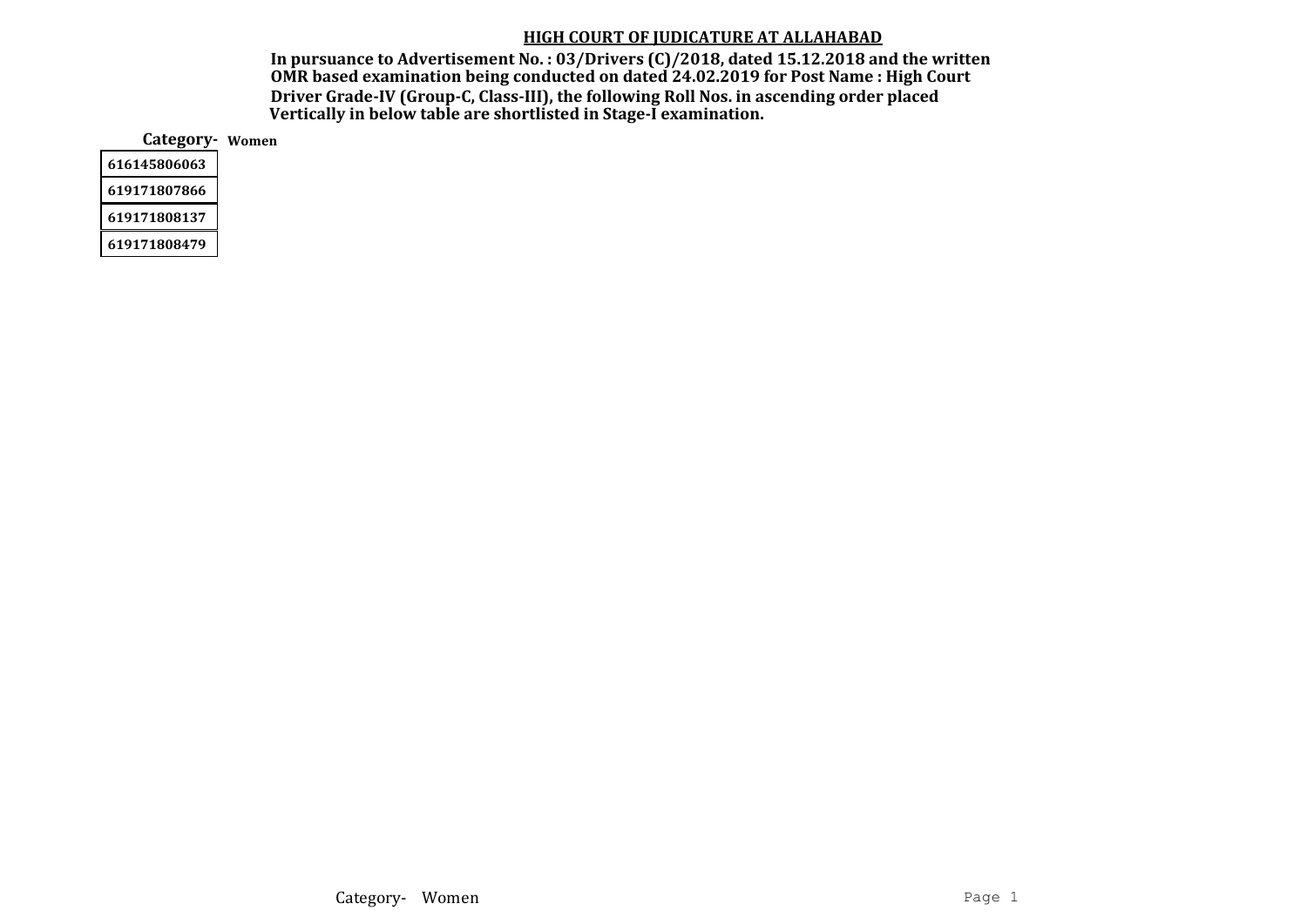In pursuance to Advertisement No. : 03/Drivers (C)/2018, dated 15.12.2018 and the written OMR based examination being conducted on dated 24.02.2019 for Post Name : High Court Driver Grade-IV (Group-C, Class-III), the following Roll Nos. in ascending order placed Vertically in below table are shortlisted in Stage-I examination.

Category- E.S.M.

| 611106800194 |
|--------------|
| 616145805987 |
| 619171808767 |
| 620211809548 |
| 622286812118 |
|              |

623321812985